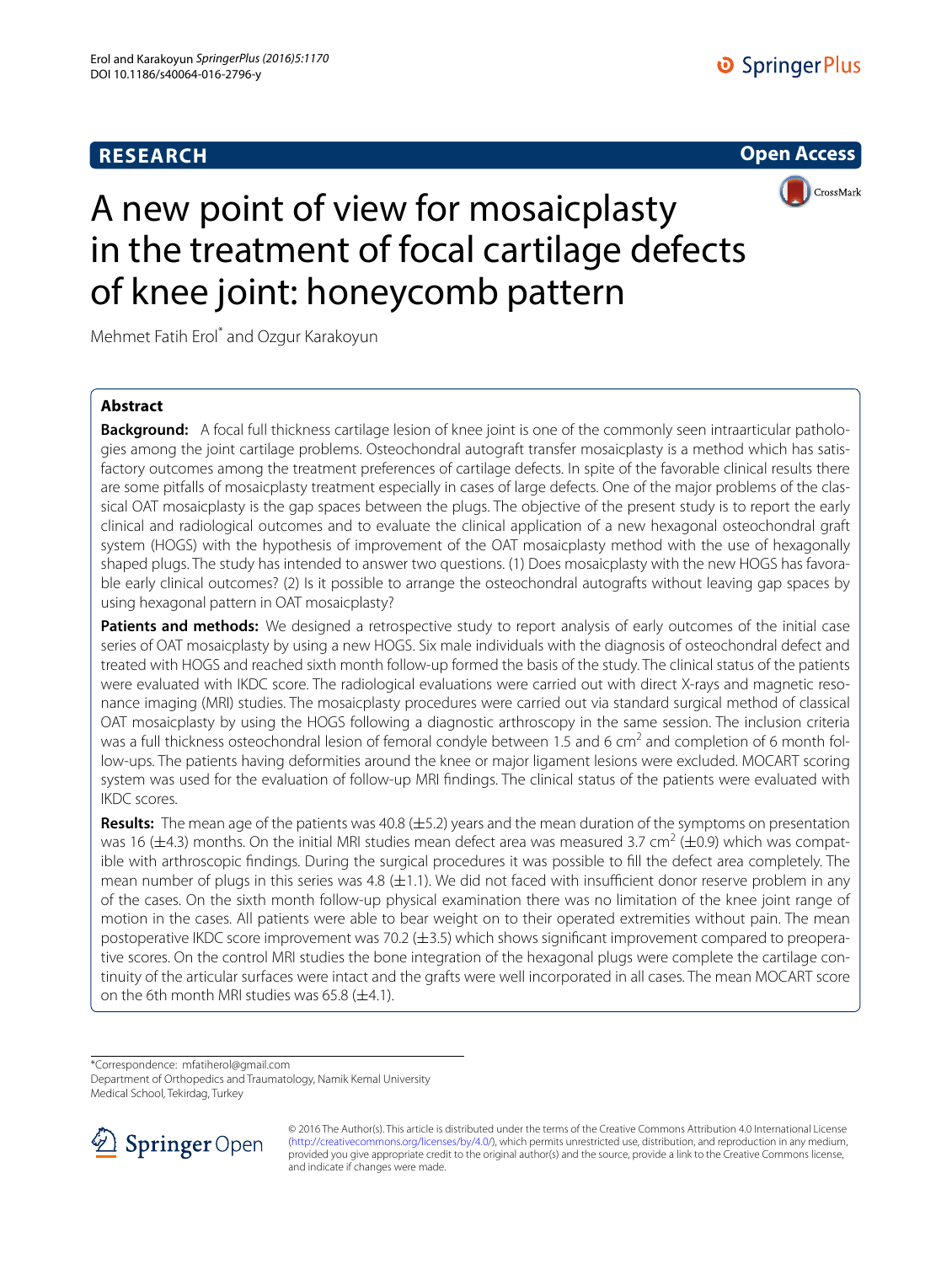**Conclusion:** The early outcomes of OAT mosaicplasty with HOGS are comparable to studies on the classical mosaicplasty. According to our observations in this study we can say that the gap space left between the cylindrical plugs can be solved by using hexagonal prism shaped plugs.

**Keywords:** Mosaicplasty, Focal cartilage lesions, Knee, Honeycomb pattern

#### **Background**

A focal full thickness cartilage lesion of knee joint is one of the commonly seen intraarticular pathologies among the joint cartilage problems. The clinical picture can be ranged from knee pain, locking and swelling to severe functional impairment. Moreover, large defects are more likely to cause functional impairment which is especially important in young and physically active individuals and athlete (Bentley and Minas [2000](#page-5-0)). The treatment of focal cartilage lesion in the knee joint is still a challenging issue (Richter et al.  $2015$ ). Lesions >3 cm<sup>2</sup> have worse results compared to smaller defects (Solheim et al. [2013\)](#page-5-2). The management techniques of full thickness cartilage lesions can be listed as osteochondral autograft transfer (OAT) mosaicplasty, mosaicplasty with synthetic plugs whole tissue transplantation, autologous chondrocyte implantation, cell based scaffold treatment, tissue engineered collagen matrices with autologous chondrocytes and bone marrow stimulation via microfracture (Bedi et al. [2010](#page-5-3); Clavé et al. [2016](#page-5-4)). Among them OAT mosaicplasty is a method which has satisfactory outcomes (Lynch et al. [2015;](#page-5-5) Hangody et al. [2010;](#page-5-6) Oztürk et al. [2006\)](#page-5-7). This method is based on the transfer of osteochondral grafts harvested from the non-weight bearing areas of knee to the lesion area. Furthermore, in classical OAT mosaicplasty the autologous osteochondral grafts are cylindrical plugs of spongious bone covered with hyaline cartilage at one end. The advantages of OAT mosaicplasty are reconstruction of the articular cartilage with high percentages of hyaline cartilage, being a single stage procedure, low risk of disease transmission, and low cost. In spite of the favorable clinical results there are some pitfalls of mosaicplasty treatment especially in cases of large defects. Fibrocartilage filling of the gap spaces between cylindrical plugs and insufficient donor cartilage reserves are among the disadvantages of classical OAT mosaicplasty. The new hexagonal osteochondral graft system (HOGS) investigated in this study is designed with the inspiration taken from the honey bees. This hexagonal geometry is used in several fields of technology (Kalogirou [2004](#page-5-8); Kaushika and Sumathy [2003\)](#page-5-9).

The objective of the present study is to report the very early clinical and radiological outcomes and to evaluate the clinical application of a new HOGS with the hypothesis of improvement of the OAT mosaicplasty method with the use of hexagonally shaped plugs. The study has intended to answer two questions. (1) Does mosaicplasty with the new HOGS has favorable early clinical outcomes? (2) Is it possible to arrange the osteochondral autografts without leaving gap spaces by using hexagonal pattern in OAT mosaicplasty?

## **Patients and methods**

Before the study local ethical board approval has been obtained from Namik Kemal University Ethical Board (registration number: 2016.20.02.01). We designed a retrospective study to report analysis of early outcomes of the initial case series of OAT mosaicplasty by using HOGS. Twenty patients have admitted to our clinic with the diagnosis of the medial femoral condylar focal o and treated with OAT mosaicplasty by using HOGS in year 2015. Among them six male individuals who had reached sixth month follow-up formed the basis of the study. The clinical status of the patients were evaluated with IKDC subjective knee evaluation form which provides subjective evaluation of the patients experiencing knee related complaints. The scoring of the IKDC form was carried out by transforming the raw score to a 0–100 scale. The radiological evaluations were carried out with direct X-rays and magnetic resonance imaging (MRI) studies. The mosaicplasty procedures were carried out via standard surgical method of classical OAT mosaicplasty by using the HOGS following a diagnostic arthroscopy in the same session.

The inclusion criteria was a full thickness osteochondral lesion of femoral condyle between 1.5 and 6  $\text{cm}^2$  and completion of 6 month follow-ups. The patients having deformities around the knee or major ligament lesions were excluded.

#### **Surgical method**

All patients were undergone a diagnostic arthroscopy via standard anterolateral and anteromedial portals by using 30° scope following application of a pneumatic tourniquet onto the ipsilateral thigh region under anesthesia. During the arthroscopic examination the size of the lesion was recorded. Each case was also evaluated for any accompanying intraarticular knee pathology during arthroscopic examination. After that an anteromedial longitudinal incision was made. The osteochondral autologous hexagonal prism shaped plugs were harvested from the femoral site of non-weight bearing area of the ipsilateral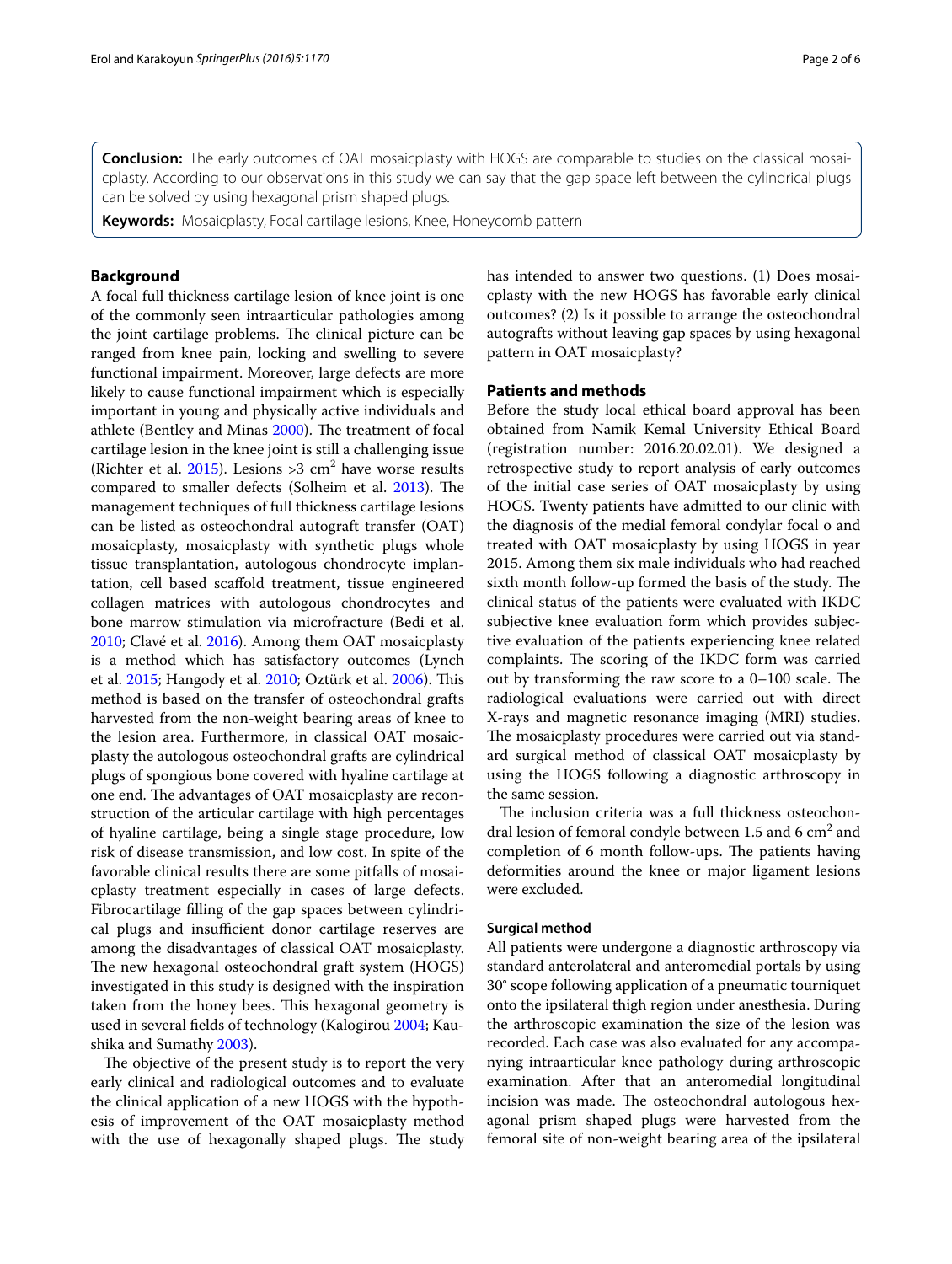patellofemoral joint with HOGS. The height of the prisms were 13 mm and the border length of the hexagons were 4 mm. The plugs were transferred to the host area one by one with the same surgical approach. During graft placement special care was taken for close side to side alignment of the plugs for the hexagonal arrangement without any gap (Fig. [1](#page-2-0)). At the end the stability was checked with full knee range of motion. In one patient with degenerative medial meniscus tear an arthroscopic partial meniscectomy was carried out before OAT mosaicplasty.

#### **Postoperative follow‑up**

All patients were discharged on the postoperative day one with active and passive knee range of motion and muscle strengthening exercises without weight bearing on the operated extremity. After that the patients were invited for outpatient controls weekly to follow-up the exercise compliance and functional status. At the postoperative fourth week full weight bearing was allowed. At the postoperative sixth week a control MRI study was carried out to evaluate the bony integration of the plugs and the cartilage continuity on the joint surface. MOCART scoring system was used for the evaluation of follow-up MRI findings. The clinical status of the patients were evaluated with IKDC scores.

## **Results**

The mean age of the patients was  $40.8 \ (\pm 5.2)$  years and the mean duration of the symptoms on presentation was 16  $(\pm 4.3)$  months. On the initial MRI studies mean defect area was measured 3.7 cm<sup>2</sup> ( $\pm$ 0.9) which was compatible with arthroscopic findings. One patient had an accompanying degenerative medial meniscus tear. Three of the patients had osteochondritis dissecans as the etiology and the other cases were idiopathic. None of the patients had a prior surgery related to the articular cartilage lesion.

<span id="page-2-0"></span>

The length of each harvested hexagonal prism shaped plugs was 13 mm and the length of the border of one hexagon was 4 mm. During the surgical procedures it was possible to fill the defect area of each case with the equally sized hexagonal autogenous osteochondral plugs which has 4 mm border length without leaving gap spaces. The mean number of plugs in this series was 4.8  $(\pm 1.1)$ . We did not faced with insufficient donor reserve problem in any of the cases. All patients except one had well compliance to our exercise program. The patient needed to assistive physiotherapy on the second week of the operation. On the sixth month follow-up physical examination there was no limitation of the knee joint range of motion in the cases. All patients were able to bear weight on to their operated extremities without pain. Two patients had patellofemoral tenderness during the examination but it did not cause a limitation during daily activities. The mean postoperative IKDC score improvement was 70.2  $(\pm 3.5)$  which shows significant improvement compared to preoperative scores. On the control MRI studies the bone integration of the hexagonal plugs were complete the cartilage continuity of the articular surfaces were intact and the grafts were well incorporated in all cases. The mean MOCART score on the sixth month MRI studies was  $65.8$  ( $\pm$ 4.[1](#page-3-0)) (Table 1). Statistical Package for the Social Sciences (SPSS) for Windows (version 18.0).

## **Discussion**

Full thickness cartilage lesions which can cause severe pain and functional impairment has no spontaneous healing potential. Therefore it is important to reconstruct such lesions especially in young people with high functional demands. OAT mosaicplasty is one of the modalities having higher grades of clinical evidence (Bedi et al. [2010](#page-5-3)). Hangody et al. published the preliminary report on OAT mosaicplasty and described the features of the method in 1997 (Hangody et al. [1997\)](#page-5-10). Several studies revealed that OAT mosaicplasty has better outcomes compared to other techniques (Bentley et al. [2003;](#page-5-11) Robb et al. [2012;](#page-5-12) Krych et al. [2012\)](#page-5-13). The early clinical and radiological results of the current series were comparable with the reports in the literature. Our very early results can be predictive for the long term results. However longer follow ups are necessary to give more definitive information.

Although classical OAT mosaicplasty has favorable clinical outcomes, gap spaces between the cylindrical plugs which end up with fibrocartilage filling remain as an issue to solve. When the coverage of a standard area with equally sized cylindrical plugs is calculated it can only cover 80 % of the defect. Radulescu et al. reported in their histological study the mean HC ratio of the treated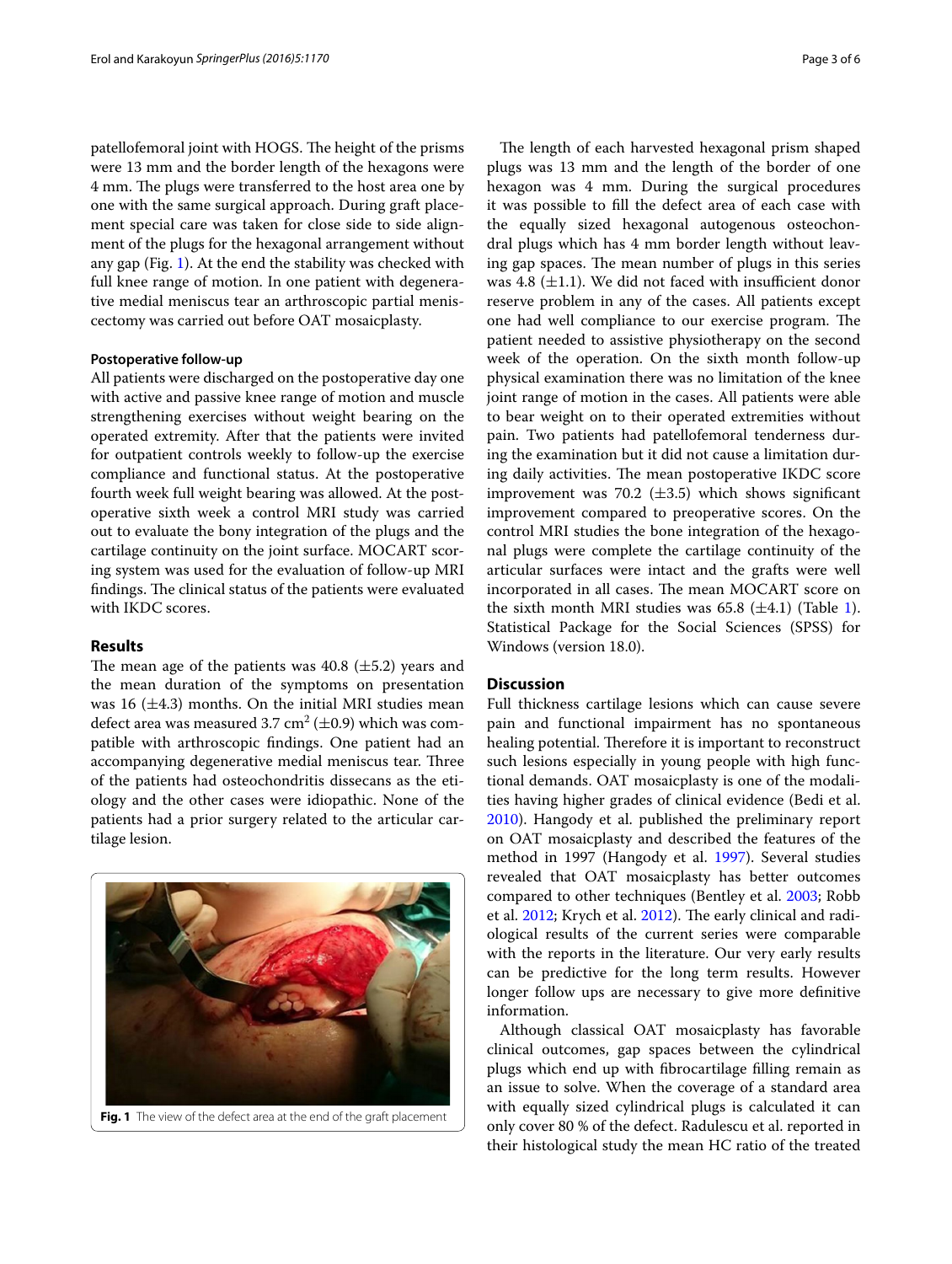| Patient        | Age<br>(years) | <b>Mean duration</b><br>of symptomes<br>(month) | Etiology                      | Size of the<br>$defect$ (cm <sup>2</sup> ) | Graft<br>number | Accompanying<br>lesion  | <b>IKDC</b><br>improvement | 6th month<br><b>MOCART</b><br>score |
|----------------|----------------|-------------------------------------------------|-------------------------------|--------------------------------------------|-----------------|-------------------------|----------------------------|-------------------------------------|
|                | 32             | 16                                              | Osgteochondritis<br>dissecans | 4.4                                        |                 | None                    | 78.6                       | 60                                  |
| 2              | 43             | 19                                              | Idiopathic                    | 3.6                                        | 4               | None                    | 68.4                       | 65                                  |
| 3              | 50             | 22                                              | Idiopathic                    | 2.6                                        | 3               | None                    | 64.7                       | 70                                  |
| $\overline{4}$ | 35             | 13                                              | Idiopathic                    | 4.3                                        | 5               | Yok                     | 69.5                       | 70                                  |
| 5              | 46             | 14                                              | Osgteochondritis<br>dissecans | 5.2                                        | 6               | Medail meniscus<br>tear | 74.5                       | 60                                  |
| 6              | 39             | 10                                              | Idiopathic                    | 2.8                                        | 4               | Yok                     | 65.2                       | 70                                  |

<span id="page-3-0"></span>**Table 1 The list of the data and results of the patients**

area as 70 % (Rădulescu et al. [2008\)](#page-5-14). In case of the use of differently sized plugs the gap spaces area can be reduced but cannot be eliminated (Hangody et al. [2004](#page-5-15)). There are a number of studies focused on the gap spaces. Ma et al. combined OAT mosaicplasty with bone marrow mesenchymal stem cell in their experimental animal study and concluded that this combination promotes integration of dead spaces between plugs (Ma et al. [2015](#page-5-16)). Chen concluded that tissue-engineered cartilage tissue can promote the integration of dead spaces between round plugs in their animal study (Chen [2014](#page-5-17)). The hexagonal design has intended to solve the gap interspace issue between the cylindrical plugs used in classical OAT mosaicplasty with changing the geometry of the autologous plugs. In the nature the honey bees produce their hive in combination of hexagonal cells. In 1999 Hales proved mathematically that hexagonal geometry is the way of build a construct with minimum amount of material without gaps (Hales [1999\)](#page-5-18). Thus, the HOGS provides hexagonal arrangement with hexagonal prism shaped plugs which can be easily harvested and placed to the defect area with same surgical steps as in classical OAT mosaicplasty. Therefore we can presume that the learning curve of this technique would be short. Eventually, we observed in our study that application of OAT mosaicplasty with the new HOGS has no difference in surgical exposure and steps of the surgical procedure. However, the preparation step of the cartilage lesion has technically more difficult than harvesting the graft. Nevertheless, it was possible to align hexagonal prism shaped grafts without leaving interspaces in the defect area with the help of the geometrical nature of hexagons and obtain higher levels of coverage. We revealed according to these subjective observations HOGS can be an option to solve the gap space issue faced during the classical OAT mosaicplasty. But, it is obvious that future clinical or experimental studies have to prove the tissue quality of the cartilage tissue at the end of the treatment.

Limited reserves of the autogenous osteochondral plugs are one of the disadvantage of OAT mosaicplasty. This creates an important problem particularly in large defects. Thaunat et al. studied on alternative donor areas in the knee joint in a study on cadavers (Thaunat and Beaufils [2010](#page-5-19)). They reported that posterior condyles of femur has comparable tissue quality to other donor sites but they did not recommend the routine use of posterior condyles as an alternative donor site because of technical difficulties. Furthermore, Shimada et al. selected the ribs as donor area and harvested costal osteochondral allografts for a large cartilage defect (Shimada et al. [2012](#page-5-20)). In this section the use of hexagonal plugs in OAT mosaicplasty can bring advantages. The hexagonal geometry of plugs harvested with HOGS can provide a higher amount of hyaline cartilage compared to circular plugs harvested from the same donor site. Mathematically, a regular hexagon with a border with same length of a radius of a circle has approxi-mately 10 % higher surface area then the circle (Fig. [2](#page-4-0)). This calculation may reveal that harvesting hexagonal grafts rather than circular ones can increase the amount of harvested cartilage tissue. In our case series it was possible to harvest the hexagonal autologous plugs by using HOGS without any technical difficulty. Moreover, we did not encounter with autograft shortage in none of our cases. However this observations remain subjective and need to be proven with large series or experimental studies.

Additionally the osteochondral autografts should arrange with surface congruity and some stability. Sun et al. reported that the surface congruity effects the histological outcomes and incongruently aligned plugs caused instability of grafts and cartilage surface wear off in their experimental study on goats (Sun et al. [2013\)](#page-5-21). Similarly, the stability and congruity of the osteochondral plugs on the host area is important for graft survival and maintenance of the cartilage healing process. In addition, special care and experience is necessary to achieve proper congruity and stability of the circular grafts on the chondral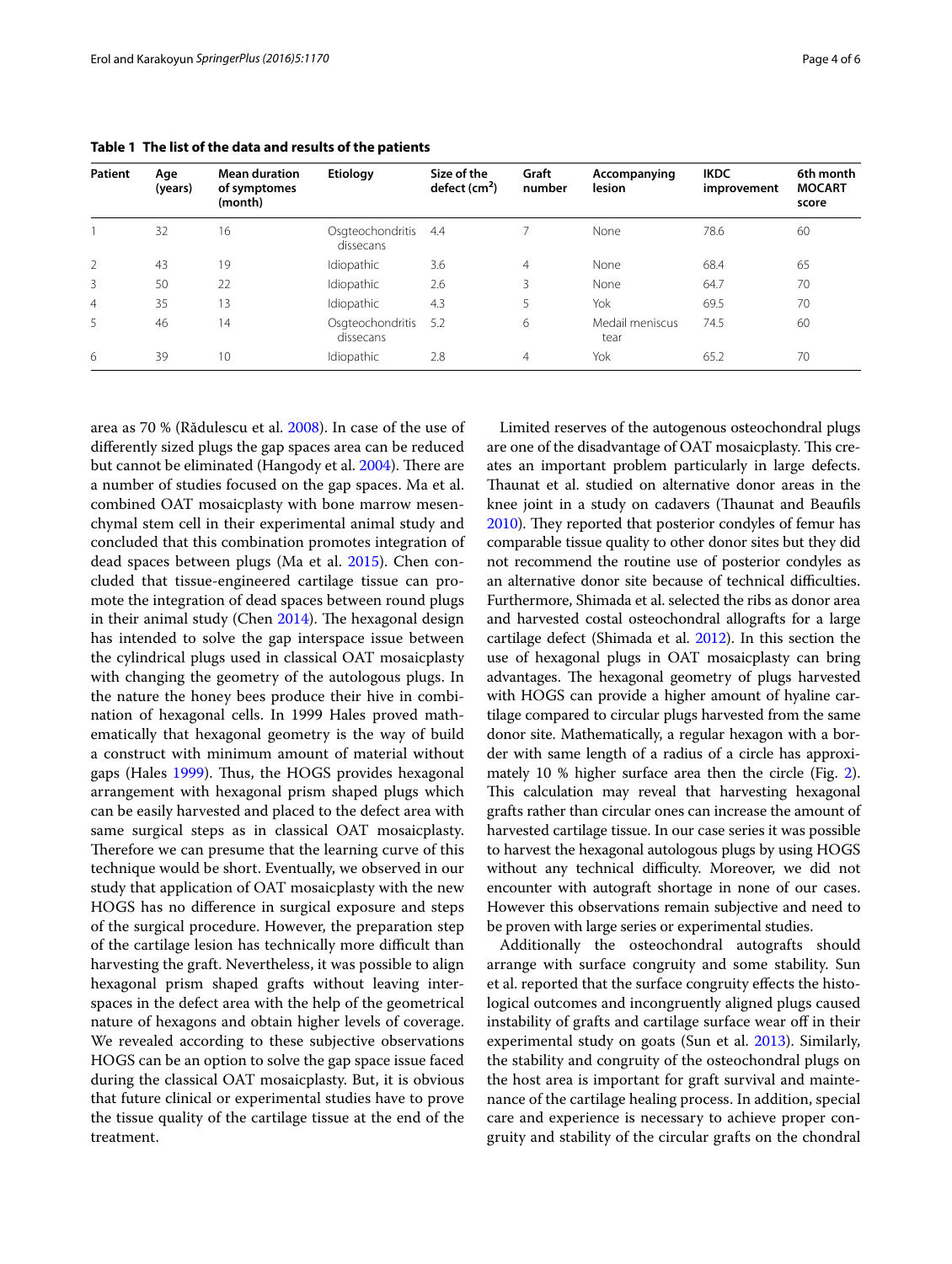

<span id="page-4-0"></span>lesion during the surgical procedures. A cylindrical graft can have linear one dimensional contact with another cylinder (Fig. [3](#page-4-1)a). Therefore a long period is necessary before full weight-bearing on the operated extremity (Cognault et al. [2015](#page-5-22)). HOGS which we used in our study provided a two dimensional planar contact between the plugs (Fig. [3b](#page-4-1)). Consequently, there were no perioperative instability when during perioperative testing with full knee range of motion. Since the hexagonal plugs have linear contact, we were able to align the plugs much easier during our surgical procedures we allowed full weight bearing on the fourth week. On the sixth month followup MRI studies the bone integrity and surface continuities were intact, which was a clue for the sufficiency of the stability of the plugs. At the same time the follow-up MRI studies reveal that the treated joint surfaces were congruent.

It is clear that the present study has some limitations. A study on a larger patient population with longer followup would provide more reliable data on both clinical and radiological results. In this retrospective study no randomization was in place. A prospective randomized study containing control group would reveal more reliable results. The results of our series were promising. But for the effectiveness of HOGS on increasing HC coverage, histologic studies are obviously necessary. Either studies on second look arthroscopy or animal studies may provide useful information. The perioperative finding of stability that we observed remained subjective. This study involves calculations on the contact and stability of grafts. The biomechanical properties of hexagonal plugs have to be studied to obtain objective data. All surgical interventions in this study were carried out by one surgeon. To evaluate the technical applicability of the HOGS it is necessary to have multicenter studies including different populations as well as surgeons. Additionally the learning curve of this method can not be estimated with our subjective findings.

<span id="page-4-1"></span>